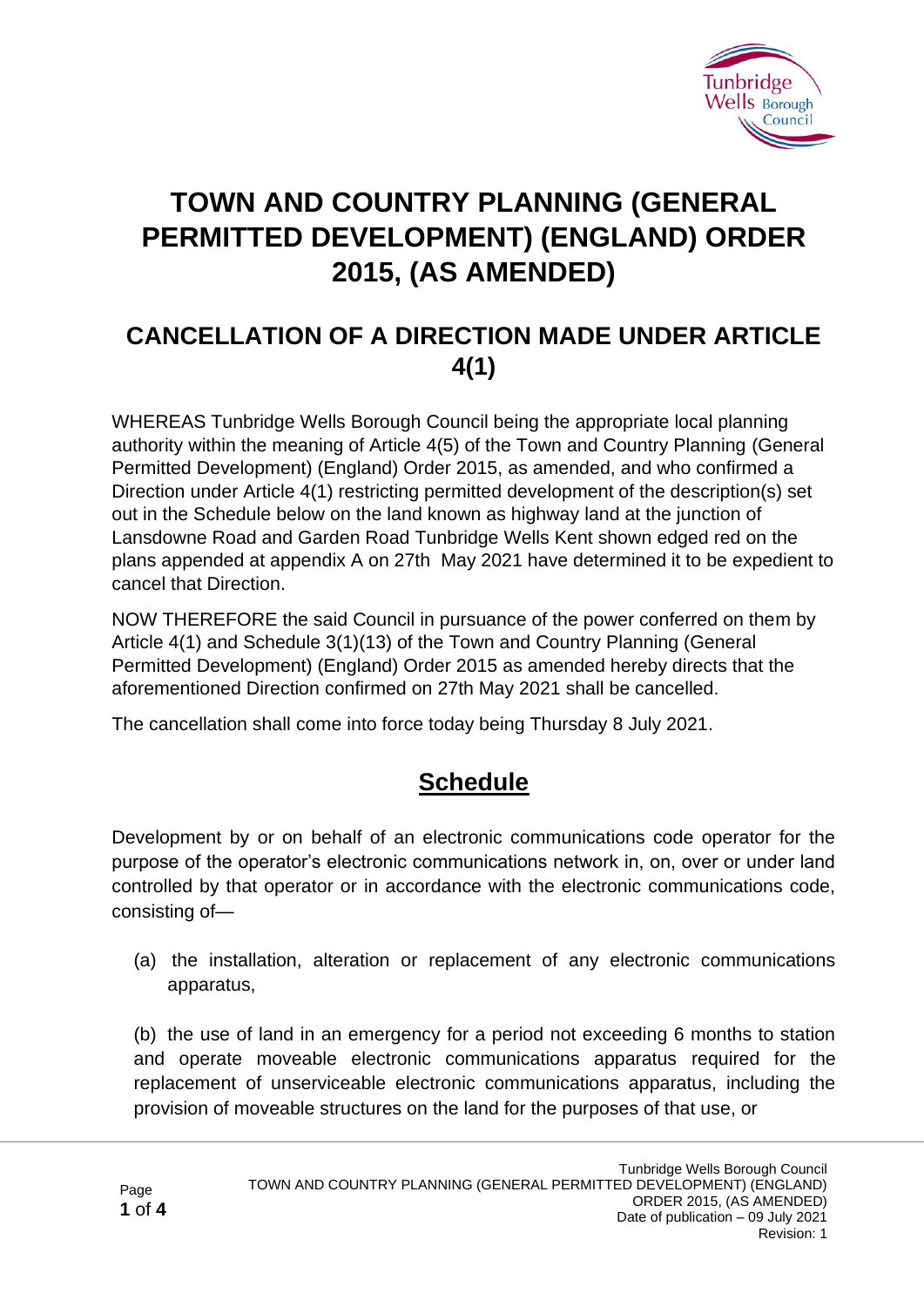(c) development ancillary to radio equipment housing.

being development comprised within Schedule 2 Part 16 Class A to the said Order and not being development comprised within any other Class.

MADE under the Common Seal of Tunbridge Wells Borough Council this 8 day of July 2021



The Common Seal of the Council was affixed to this Direction in the presence of  $\bigcirc$ 

 $\sqrt{2}$ 

Authorised signatory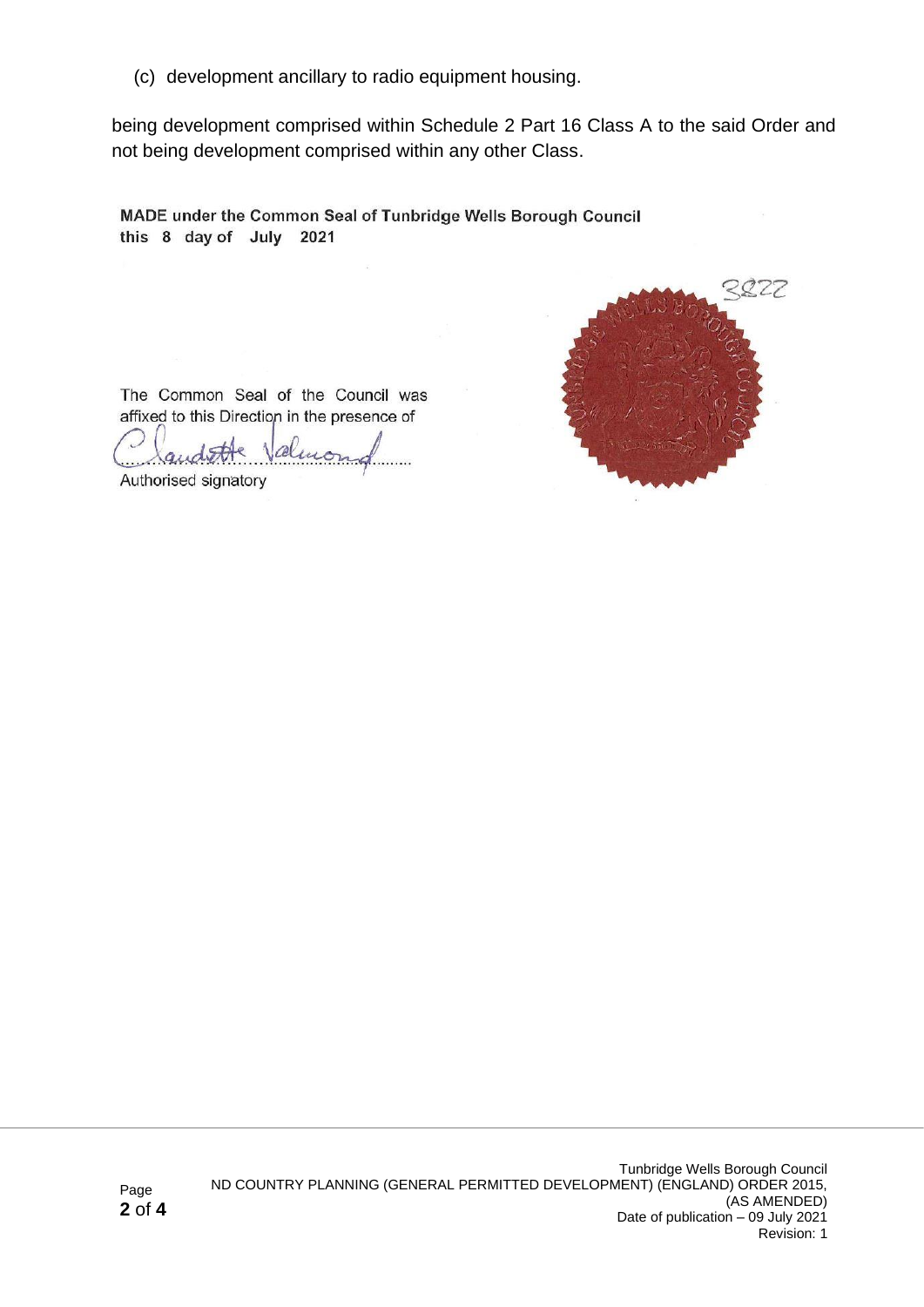#### **ARTICLE 4 DIRECTION**